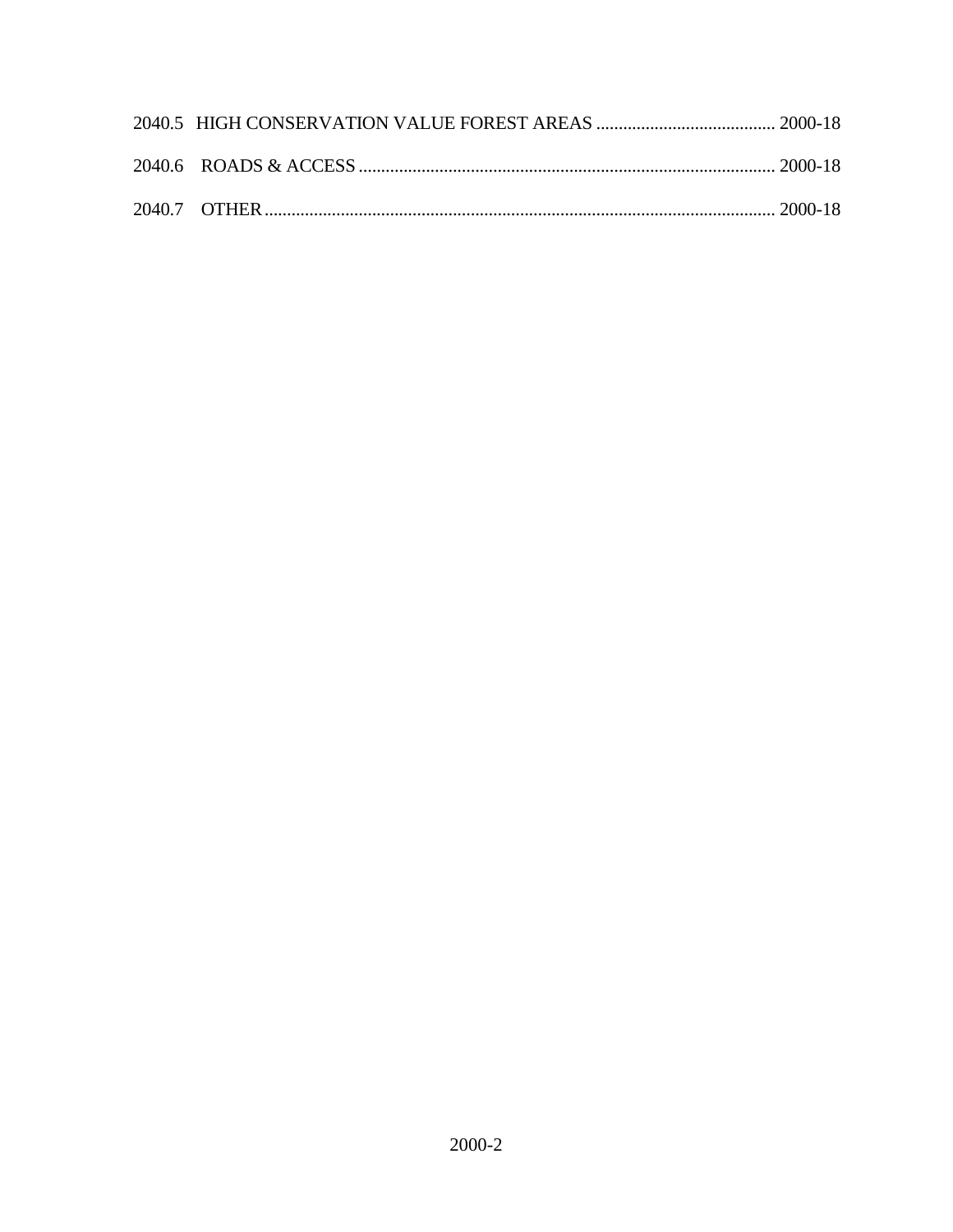#### <span id="page-2-0"></span>**2000 NEEDS OBJECTIVE AND FORMAT**

#### *OBJECTIVES*

To provide guidelines which define the optimum level of activities that should be undertaken to achieve full potential benefits from the forest.

#### *FORMAT AND POLICY*

Needs for the county forest shall be listed without regard to budgetary constraints or other limitations. This list shall identify the forest potential in terms of public benefits, investments or opportunities, and financial returns. Silvicultural needs of the county forest are identified in the Forest Compartment Reconnaissance printout. The DNR Public Lands Handbook describes procedures for use of this information. Other needs shall be determined by the Committee and the forest administrator, with technical assistance from the DNR and other interested agencies or individuals qualified to provide such assistance.

#### <span id="page-2-1"></span>**2005 DETAILED ANNUAL NEEDS FOR TEN YEARS**

Annual silvicultural needs are identified in the Forest Compartment Reconnaissance printout. The printout, referenced in the plan, is available in the County Forest administrator's office. Printout listings include timber harvests, tree planting, and other silvicultural activities. Other unanticipated needs will be addressed in accordance with procedures outlined in this plan. These items will be identified, and plans made for implementation as part of the annual budget work plan prepared by the administrator and Committee. Annual work plans are approved by the County Board and forwarded to the DNR as required by statute  $(s. 28.11(5)(b)$  and  $s.28.11(5m)(b)$ , Wis. Stats.

#### <span id="page-2-2"></span>**2010 SUMMARY OF FIFTEEN-YEAR NEEDS**

A schedule giving a summary of silvicultural needs and other needs for the period covered by this plan, appear as an inclusion in this chapter.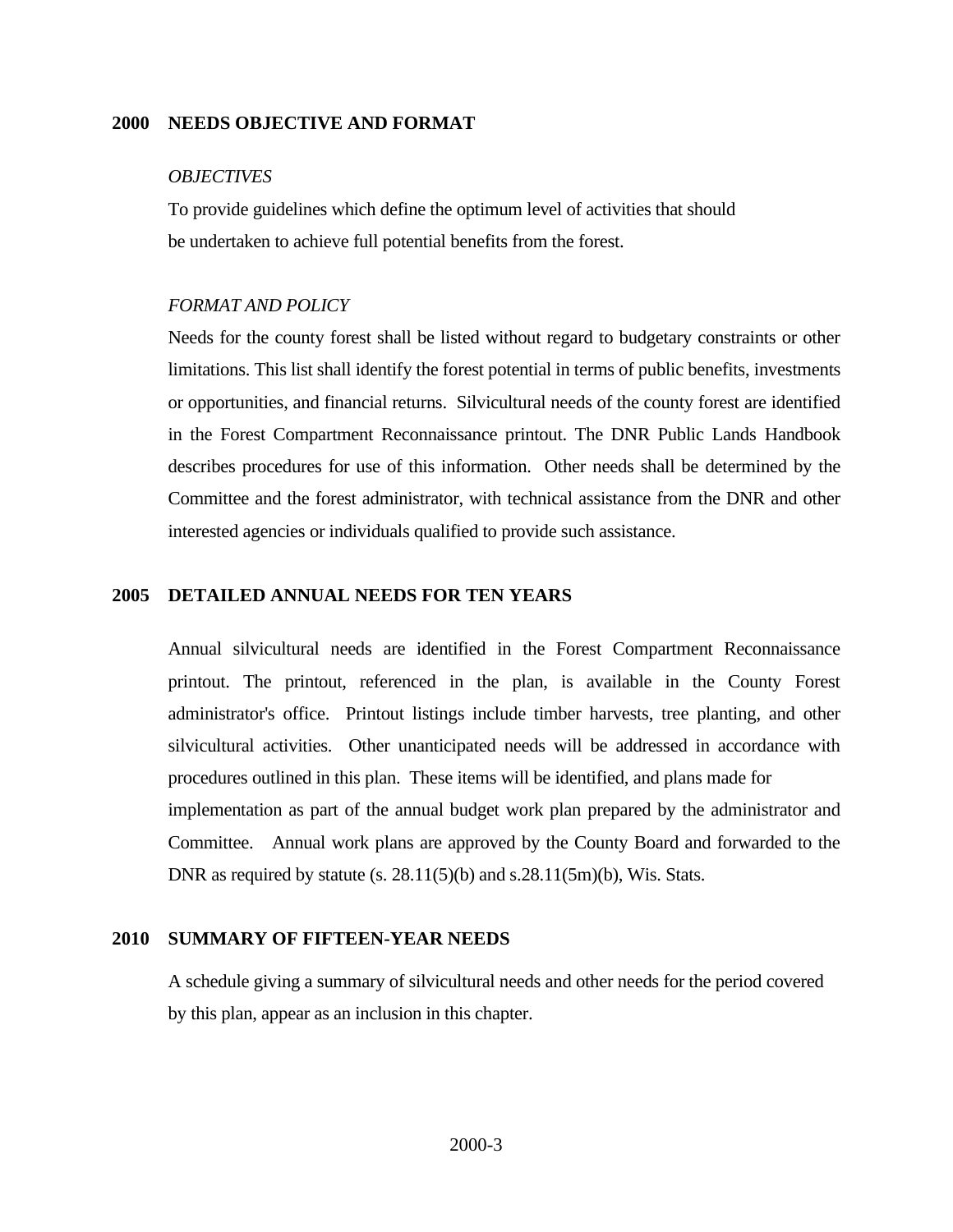| <b>PLAN</b>    |                              |                |              |              |              |                  |                  |          |              |          |              |                  |              |          |                |                                                                            |
|----------------|------------------------------|----------------|--------------|--------------|--------------|------------------|------------------|----------|--------------|----------|--------------|------------------|--------------|----------|----------------|----------------------------------------------------------------------------|
| <b>SECTION</b> | <b>FUNCTIONS &amp; UNITS</b> |                |              |              |              |                  |                  |          |              |          |              |                  |              |          |                | 2021 2022 2023 2024 2025 2026 2027 2028 2029 2030 2031 2032 2033 2034 2035 |
|                | 225 PERSONNEL                |                |              |              |              |                  |                  |          |              |          |              |                  |              |          |                |                                                                            |
|                | $225.1$ Employees            | $\Omega$       | $\Omega$     | $\Omega$     | $\Omega$     | $\mathbf{1}$     | $\Omega$         | $\Omega$ | $\Omega$     | $\Omega$ | $\Omega$     | $\mathbf{0}$     | $\Omega$     | $\Omega$ | $\mathbf{0}$   | $\Omega$                                                                   |
|                | 230 EQUIPMENT                |                |              |              |              |                  |                  |          |              |          |              |                  |              |          |                |                                                                            |
|                | Dump Truck                   | $\Omega$       | $\mathbf{1}$ | $\Omega$     | $\mathbf{1}$ | $\boldsymbol{0}$ | $\boldsymbol{0}$ | $\Omega$ | $\Omega$     | $\theta$ | $\Omega$     | $\mathbf{0}$     | $\Omega$     | $\Omega$ | $\overline{0}$ | $\Omega$                                                                   |
|                | Planter                      | $\Omega$       | $\theta$     | $\Omega$     | $\Omega$     | $\Omega$         | $\boldsymbol{0}$ | $\Omega$ | $\Omega$     | $\Omega$ | $\Omega$     | $\Omega$         | $\Omega$     | $\Omega$ | $\Omega$       | $\Omega$                                                                   |
|                | 4 Wheel Drive Pickup         | $\mathbf{1}$   | $\mathbf{1}$ | $\mathbf{1}$ | $\mathbf{1}$ | $\mathbf{1}$     | 1                | 1        | $\mathbf{1}$ | 1        | $\mathbf{1}$ | $\mathbf 1$      | $\mathbf{1}$ | 1        | $\mathbf{1}$   |                                                                            |
|                | Dozer                        | $\Omega$       | $\Omega$     | $\Omega$     | $\mathbf{1}$ | $\Omega$         | $\Omega$         | $\Omega$ | $\Omega$     | $\Omega$ | $\Omega$     | $\mathbf{0}$     | $\Omega$     | $\Omega$ | $\Omega$       | $\Omega$                                                                   |
|                | <b>Tractor and Loader</b>    | $\Omega$       | $\Omega$     | $\Omega$     | $\Omega$     | $\mathbf{1}$     | $\boldsymbol{0}$ | $\Omega$ | $\Omega$     | $\Omega$ | $\Omega$     | $\mathbf{0}$     | $\Omega$     | $\Omega$ | $\Omega$       | $\Omega$                                                                   |
|                | Trailer, Dozer               | $\Omega$       | $\Omega$     | $\Omega$     | $\Omega$     | $\overline{0}$   | $\Omega$         | $\Omega$ | $\Omega$     | $\Omega$ | $\Omega$     | $\mathbf{0}$     | $\Omega$     | $\Omega$ | $\Omega$       |                                                                            |
|                | Lawn Mower                   | $\mathbf{1}$   | $\Omega$     | $\Omega$     | $\Omega$     | $\boldsymbol{0}$ | 1                | $\Omega$ | $\Omega$     | $\Omega$ | $\Omega$     | $\mathbf{0}$     | $\Omega$     | $\Omega$ | $\Omega$       | $\Omega$                                                                   |
|                | 4 Wheeler                    | 1              | $\Omega$     | $\mathbf{1}$ | $\Omega$     | $\boldsymbol{0}$ | 1                | $\Omega$ | $\Omega$     | $\Omega$ | $\Omega$     | $\mathbf{1}$     | $\Omega$     | $\Omega$ | $\Omega$       | $\Omega$                                                                   |
|                | Snowmobile                   | $\Omega$       | $\theta$     | $\Omega$     | $\Omega$     | $\overline{0}$   | $\boldsymbol{0}$ | $\Omega$ | $\Omega$     | $\Omega$ | $\Omega$     | $\boldsymbol{0}$ | $\Omega$     | $\Omega$ | $\Omega$       | $\Omega$                                                                   |
|                | 230.1 MAINTENANCE            |                |              |              |              |                  |                  |          |              |          |              |                  |              |          |                |                                                                            |
|                | Forestry Shop: Each          | $\overline{0}$ | $\Omega$     | $\Omega$     | $\Omega$     | $\boldsymbol{0}$ | $\boldsymbol{0}$ | $\Omega$ | $\Omega$     | $\Omega$ | $\Omega$     | $\mathbf{0}$     | $\Omega$     | $\Omega$ | $\mathbf{0}$   | $\overline{0}$                                                             |
|                | 410 LAND ACQUISITION         | $\Omega$       | $\Omega$     | $\Omega$     | $\Omega$     | $\boldsymbol{0}$ | $\overline{0}$   | $\Omega$ | $\Omega$     | $\Omega$ | $\Omega$     | $\mathbf{0}$     | $\Omega$     | $\Omega$ | $\theta$       | $\Omega$                                                                   |
|                | 415 ENTRY OF LANDS; AC       | $\overline{0}$ | $\Omega$     | $\Omega$     | $\Omega$     | $\overline{0}$   | $\boldsymbol{0}$ | $\Omega$ | $\Omega$     | $\Omega$ | $\Omega$     | $\boldsymbol{0}$ | $\Omega$     | $\Omega$ | $\Omega$       | $\overline{0}$                                                             |
|                | 420 WITHDRAWALS; AC          | $\Omega$       | $\Omega$     | $\Omega$     | $\Omega$     | $\Omega$         | $\Omega$         | $\Omega$ | $\Omega$     | $\Omega$ | $\Omega$     | $\Omega$         | $\Omega$     | $\Omega$ | $\Omega$       | $\Omega$                                                                   |
|                | 425 LAND SURVEYING: CORNERS  | 10             | 10           | 10           | 10           | 10               | 10               | 10       | 10           | 10       | 10           | 10               | 10           | 10       | 10             | 10                                                                         |
| $\ast$<br>510  | TIMBER HARVEST: TOTAL AC     | 2080           | 2080         | 2080         | 2080         | 2080             | 2080             | 2080     | 2080         | 2080     | 2080         | 2080             | 2080         | 2080     | 2080           | 2080                                                                       |
|                | Aspen Acres                  | 1080           | 1080         | 1080         | 1080         | 1080             | 1080             | 1080     | 1080         | 1080     | 1080         | 1080             | 1080         | 1080     | 1080           | 1080                                                                       |
|                | Northern Hardwoods; AC       | 700            | 700          | 700          | 700          | 700              | 700              | 700      | 700          | 700      | 700          | 700              | 700          | 700      | 700            | 700                                                                        |
|                | Other Species                | 300            | 300          | 300          | 300          | 300              | 300              | 300      | 300          | 300      | 300          | 300              | 300          | 300      | 300            | 300                                                                        |

### **PRICE COUNTY FOREST SUMMARY OF 15-YEAR MAJOR NEEDS: 2021-2035**

\*Fifteen-year averages based on 40 year aspen rotation age, 15 year northern hardwood selection harvest cycle and thinning/rotation ages from the WI DNR for other species.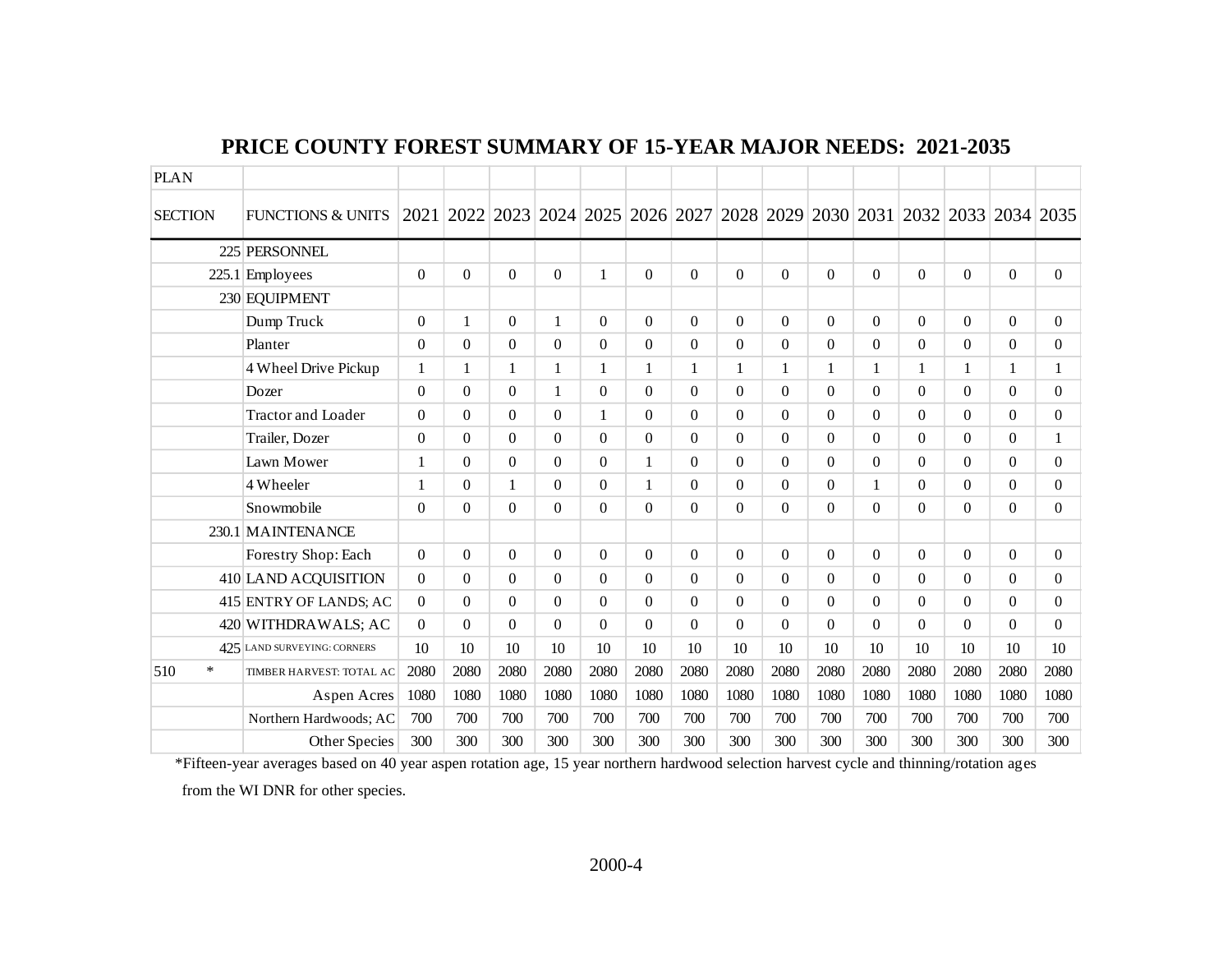# **PRICE COUNTY FOREST SUMMARY OF 15-YEAR MAJOR NEEDS: 2021-2035**

| <b>PLAN</b>    |                                         |                |                |                |                |                |                |                |                |                  |                |                |                |                |                |                |
|----------------|-----------------------------------------|----------------|----------------|----------------|----------------|----------------|----------------|----------------|----------------|------------------|----------------|----------------|----------------|----------------|----------------|----------------|
| <b>SECTION</b> | <b>FUNCTIONS &amp; UNITS</b>            | 2021           | 2022           | 2023           | 2024           | 2025           | 2026           | 2027           | 2028           | 2029             | 2030           | 2031           | 2032           | 2033           | 2034           | 2035           |
| 515            | FOREST EST. & IMPROVEMENT               |                |                |                |                |                |                |                |                |                  |                |                |                |                |                |                |
|                | Reforestation: Total Ac                 | 50             | $\mathbf{0}$   | 50             | $\Omega$       | 50             | $\Omega$       | 50             | $\theta$       | 50               | $\Omega$       | 50             | $\overline{0}$ | 50             | $\Omega$       | 50             |
|                | Hand Planting: Ac                       | 50             | $\overline{0}$ | 50             | $\Omega$       | 50             | $\overline{0}$ | 50             | $\overline{0}$ | 50               | $\Omega$       | 50             | $\overline{0}$ | 50             | $\theta$       | 50             |
|                | Alder Shearing for Aspen: Ac            | $\overline{0}$ | $\overline{0}$ | $\mathbf{0}$   | $\overline{0}$ | $\mathbf{0}$   | $\overline{0}$ | $\mathbf{0}$   | $\overline{0}$ | $\overline{0}$   | $\overline{0}$ | $\mathbf{0}$   | $\mathbf{0}$   | $\overline{0}$ | $\overline{0}$ | $\overline{0}$ |
|                | <b>Aerial Photo Set</b>                 | $\Omega$       | $\Omega$       | $\Omega$       | $\Omega$       | $\theta$       | $\Omega$       | $\Omega$       | $\theta$       | $\mathbf{0}$     | $\Omega$       | $\Omega$       | $\mathbf{0}$   | $\theta$       | $\Omega$       | $\overline{0}$ |
|                | Release: Ac                             | 70             | 50             | $\mathbf{0}$   | 50             | $\mathbf{0}$   | 50             | $\Omega$       | 50             | $\overline{0}$   | 50             | $\mathbf{0}$   | 50             | $\Omega$       | 50             | $\overline{0}$ |
|                | Non. Comm. Thinning TSI: Ac             | $\overline{0}$ | $\mathbf{0}$   | $\mathbf{0}$   | $\Omega$       | $\mathbf{0}$   | $\overline{0}$ | $\mathbf{0}$   | $\overline{0}$ | $\overline{0}$   | $\Omega$       | $\Omega$       | $\mathbf{0}$   | $\Omega$       | $\overline{0}$ | $\overline{0}$ |
|                | Access Upgrade                          | 2              | $\overline{c}$ | $\overline{2}$ | 2              | 2              | $\sqrt{2}$     | $\overline{2}$ | 2              | $\mathfrak{2}$   | 2              | $\overline{2}$ | $\mathfrak{2}$ | $\overline{2}$ | $\overline{2}$ | $\overline{2}$ |
| 520            | <b>RECREATION</b>                       |                |                |                |                |                |                |                |                |                  |                |                |                |                |                |                |
|                | <b>Flush Toilet</b>                     | $\overline{0}$ | $\overline{0}$ | $\mathbf{1}$   | $\Omega$       | $\theta$       | $\Omega$       | $\Omega$       | $\theta$       | $\Omega$         | $\Omega$       | $\Omega$       | $\overline{0}$ | $\theta$       | $\theta$       | $\Omega$       |
|                | Campgrounds: each                       | $\mathbf{0}$   | $\overline{0}$ | $\mathbf{0}$   | $\Omega$       | $\overline{0}$ | $\mathbf{0}$   | $\overline{0}$ | $\overline{1}$ | $\mathbf{0}$     | $\mathbf{0}$   | $\theta$       | $\mathbf{0}$   | $\Omega$       | $\mathbf{0}$   | $\overline{0}$ |
|                | Picnic Area: each                       | $\overline{0}$ | $\overline{0}$ | $\mathbf{0}$   | $\Omega$       | -1             | $\overline{0}$ | $\mathbf{0}$   | $\overline{0}$ | $\overline{0}$   | $\Omega$       | $\mathbf{0}$   | $\mathbf{0}$   | $\Omega$       | $\overline{0}$ | $\overline{0}$ |
|                | Designated Trails:                      |                |                |                |                |                |                |                |                |                  |                |                |                |                |                |                |
|                | Snowmobile: each                        | -1             | $\overline{0}$ | $\mathbf{0}$   | $\Omega$       | $\Omega$       | $\overline{0}$ | $\mathbf{0}$   | $\overline{0}$ | $\overline{0}$   | $\Omega$       | $\theta$       | $\overline{0}$ | $\Omega$       | $\overline{0}$ | $\overline{0}$ |
|                | Ski Trails: each                        | $\mathbf{0}$   | $\overline{0}$ | $\mathbf{1}$   | $\Omega$       | $\mathbf{0}$   | $\overline{0}$ | $\overline{0}$ | $\overline{0}$ | $\mathbf{0}$     | $\Omega$       | $\Omega$       | $\mathbf{0}$   | $\Omega$       | $\overline{0}$ | $\overline{0}$ |
|                | ATV Trails: each                        | $\overline{0}$ | $\mathbf{1}$   | $\Omega$       | $\Omega$       | $\mathbf{0}$   | 1              | $\Omega$       | $\overline{0}$ | $\mathbf{0}$     | $\Omega$       | $\theta$       | $\mathbf{0}$   | $\Omega$       | $\Omega$       | $\overline{0}$ |
| 535            | <b>WILDLIFE</b>                         |                |                |                |                |                |                |                |                |                  |                |                |                |                |                |                |
|                | Openings-Maintenance AC                 | 30             | 30             | 30             | 30             | 30             | 30             | 30             | 30             | 30               | 30             | 30             | 30             | 30             | 30             | 30             |
|                | Openings-Construction AC                | 5              | 5              | 5              | 5              | 5              | 5              | 5              | 5              | 5                | 5              | 5              | 5              | 5              | 5              | 5              |
|                | Flowages-Maintenance                    | 5              | 5              | 5              | 5              | 5              | 5              | 5              | 5              | 5                | 5              | 5              | 5              | 5              | 5              | 5              |
|                | Gates                                   | 2              | $\overline{c}$ | $\overline{2}$ | $\overline{2}$ | $\overline{2}$ | $\overline{2}$ | $\overline{2}$ | $\overline{2}$ | $\overline{2}$   | $\overline{2}$ | $\overline{c}$ | $\overline{2}$ | $\overline{2}$ | $\overline{2}$ | $\overline{2}$ |
|                | <b>Trails-Maintenance Miles</b>         | 40             | 40             | 40             | 40             | 40             | 40             | 40             | 40             | 40               | 40             | 40             | 40             | 40             | 40             | 40             |
|                | <b>Trails-Construction Miles</b>        | 5              | 5              | 5              | 5              | 5              | 5              | 5              | 5              | 5                | 5              | 5              | 5              | 5              | 5              | 5              |
| 700            | <b>ROADS</b>                            |                |                |                |                |                |                |                |                |                  |                |                |                |                |                |                |
|                | <b>Construction: Miles</b>              | $\mathbf{0}$   | $\overline{0}$ | $\mathbf{0}$   | $\Omega$       | $\Omega$       | $\overline{0}$ | $\overline{0}$ | $\overline{0}$ | $\boldsymbol{0}$ | $\Omega$       | $\Omega$       | $\mathbf{0}$   | $\theta$       | $\overline{0}$ | $\overline{0}$ |
|                | Maintenance: Miles                      | 10             | 10             | 10             | 10             | 10             | 10             | 10             | 10             | 10               | 10             | 10             | 10             | 10             | 10             | 10             |
| 740            | SIGNS: Purchase & constructed as needed | $\overline{0}$ | $\mathbf{0}$   | $\mathbf{0}$   | $\overline{0}$ | $\mathbf{0}$   | $\theta$       | $\mathbf{0}$   | $\mathbf{0}$   | $\overline{0}$   | $\mathbf{0}$   | $\theta$       | $\mathbf{0}$   | $\theta$       | $\mathbf{0}$   | $\overline{0}$ |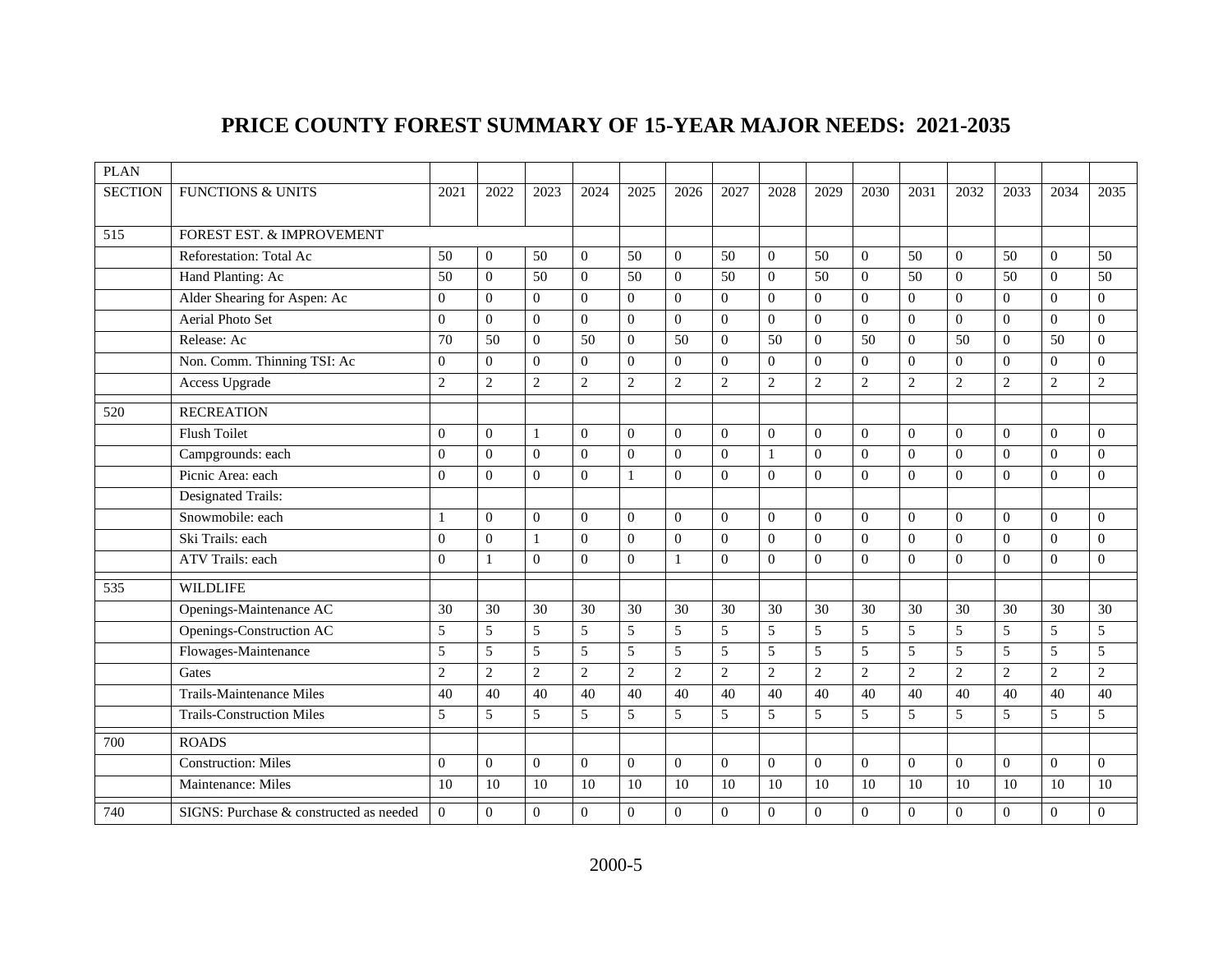Note: The "Needs" schedule is put together for planning purposes. The best available information has been used in developing the schedule. It is not intended to be followed without modification. Forests are dynamic and managers must be adaptive to change. Funding and staffing shortfalls may also impact the ability of Price County Forestry Department to fulfill identified needs. Refer to Chapter 2020 – Annual Work Plan and Budget, for reference on progress towards the identified needs in this chapter.

#### <span id="page-5-0"></span>**2015 WORK PLAN OBJECTIVE AND POLICY**

#### *OBJECTIVE*

To develop an annual work plan and budget that will satisfy the needs specified in Chapter 1000 to the greatest extent feasible, consistent with program priorities established in the Mission Statement.

#### *POLICY*

The County Forest program will sustain a level of operation that considers the needs of the forest and the public in accordance with the goals identified in Chapter 100.

#### <span id="page-5-1"></span>**2020 ANNUAL WORK PLAN AND BUDGET**

Each year an Annual Work Plan and Budget shall be prepared by the forest administrator with assistance from the Committee and the DNR liaison forester. This plan shall be based upon the detailed annual needs contained in Section 1100 of the Plan. Annual work plans are approved by the County Board and forwarded to the DNR as required by Wisconsin statutes s. 28.11(5)(b) and s.28.11(5m)(b). Following County Board approval, a copy is provided to official copy-holders of the County Forest Comprehensive Land Use Plan for inclusion as an amendment in this chapter.

*Annual Reports and Work plans are kept in a separate binder in the forestry and parks dept office.*

#### <span id="page-5-2"></span> **2025 ACCOMPLISHMENT REPORTS OBJECTIVE AND POLICY**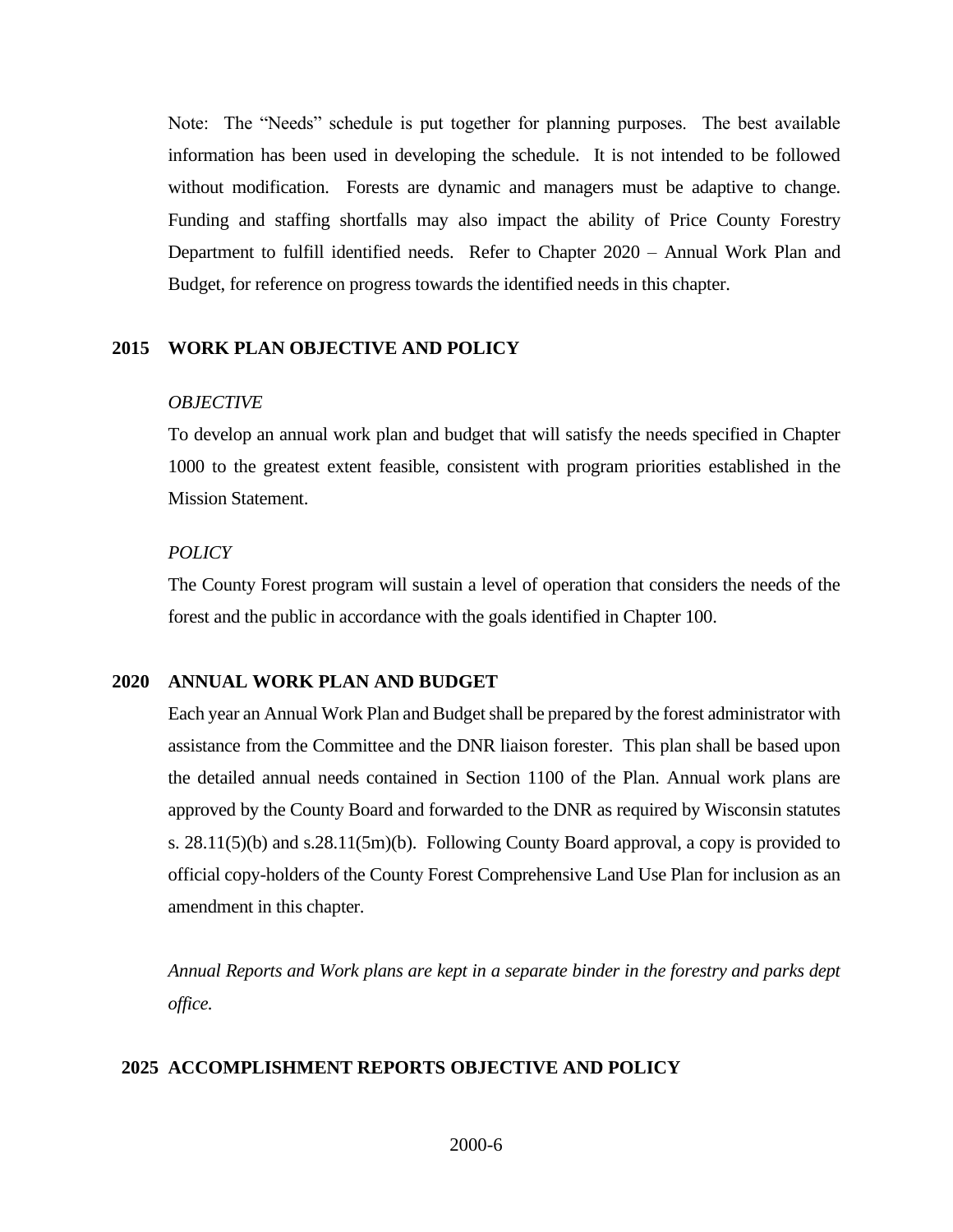#### *OBJECTIVE*

To provide a quantifiable means of evaluating progress on both short- and long-term goals on the Price County Forest.

#### *POLICY*

Annual accomplishments will be recorded as a historical record, to assist in future planning, and to provide documentation for both the County, and the County Forest system. This information is invaluable in addressing public, County Board, and other legislative inquiries on the operation of the Forest as well as assessing progress on goals.

#### <span id="page-6-0"></span>**2030 ANNUAL ACCOMPLISHMENT REPORTS**

A copy of an annual accomplishment report shall be prepared and provided to members of the County Board and to official copyholders of this Plan for inclusion into this chapter.

This report shall include, at a minimum, the following:

- 1. Timber sale accomplishments including gross and net sale receipts and harvest goals achieved.
- 2. Timber stand improvements accomplishments.
- 3. Recreation development and maintenance accomplishments including recreation revenues and expenses.
- 4. Wildlife management accomplishments including revenues and expenses.
- 5. Fisheries management accomplishments including revenues and expenses.
- 6. Other accomplishments identified as "needs" in Chapter 1000.

#### <span id="page-6-1"></span>**2035 PAST ACCOMPLISHMENTS**

#### <span id="page-6-3"></span><span id="page-6-2"></span>2035.1 FOREST PRODUCTS

2035.1.1 Timber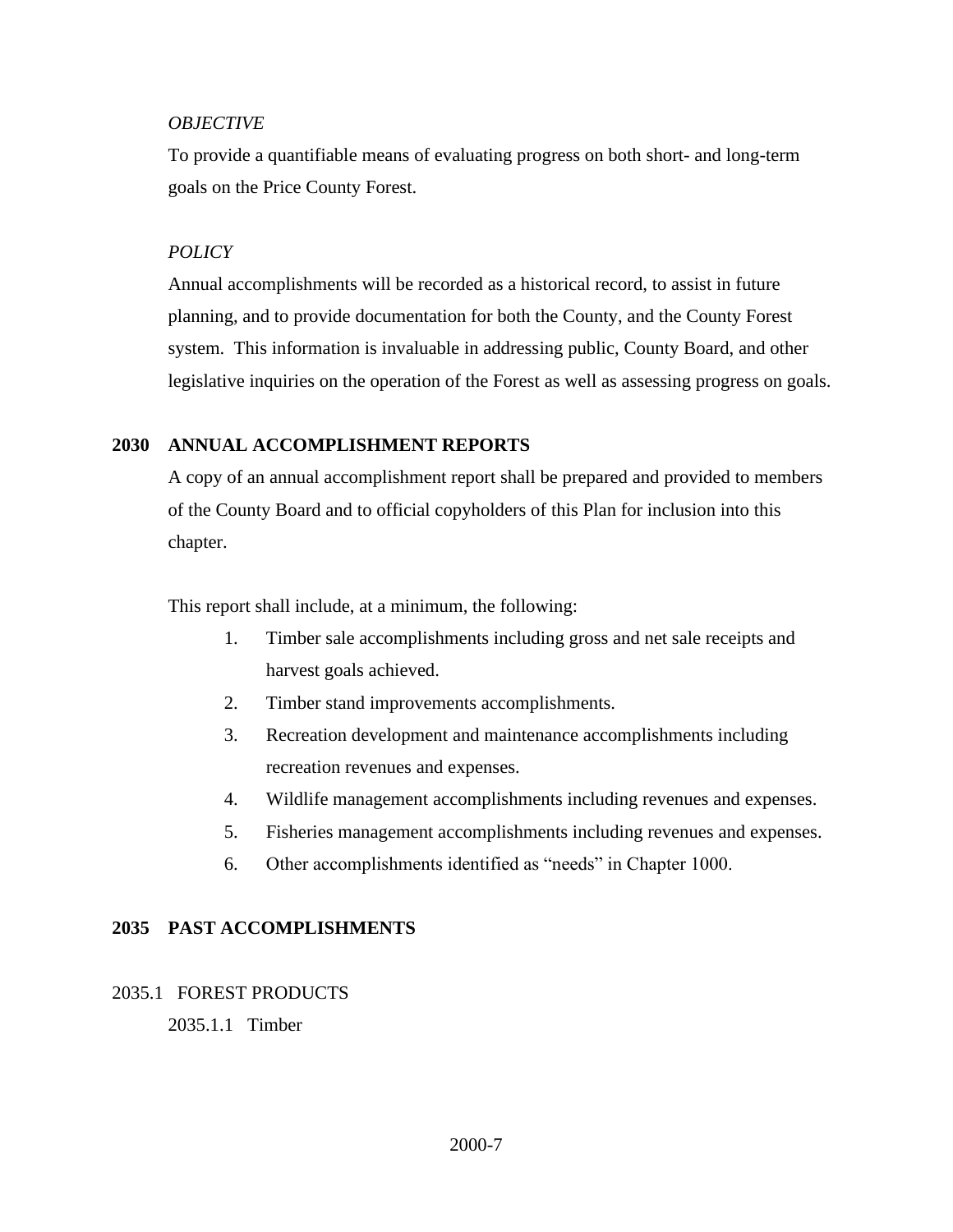|      |                      |              | <b>Closed Sales</b> |            | <b>Wood Volumes Billed - Active Sales</b> |                                 |                   |
|------|----------------------|--------------|---------------------|------------|-------------------------------------------|---------------------------------|-------------------|
| Year | # of<br><b>Sales</b> | <b>Acres</b> | <b>Sale Value</b>   | <b>MBF</b> | Cords                                     | <b>Total Cord</b><br>Equivalent | <b>Sale Value</b> |
| 1996 | 18                   | 1160         | \$303,115.58        |            |                                           |                                 | \$253,825.20      |
| 1997 | 19                   | 1254         | \$270,715.50        | 136        | 21,354                                    | 21,653                          | \$404,992.52      |
| 1998 | 22                   | 1182         | \$467,191.88        | 130        | 19,725                                    | 20,011                          | \$409,096.04      |
| 1999 | 19                   | 860          | \$345,775.65        | 139        | 17,615                                    | 17.921                          | \$370,702.94      |
| 2000 | 15                   | 597          | \$185,426.50        | 162        | 23,115                                    | 23,471                          | \$445,472.96      |
| 2001 | 44                   | 2571         | \$976,912.93        | 433        | 31,027                                    | 31,980                          | \$654,549.24      |
| 2002 | 19                   | 920          | \$379,173.62        | 101        | 19,357                                    | 19,579                          | \$441,945.39      |
| 2003 | 27                   | 1766         | \$735,360.01        | 212        | 32,628                                    | 33,094                          | \$741,753.20      |
| 2004 | 22                   | 1364         | \$613,077.60        | 264        | 27,712                                    | 28,293                          | \$787,258.20      |
| 2005 | 28                   | 1,790        | \$665,517.21        | 312        | 20,647                                    | 21,333                          | \$851,758.00      |
| 2006 | 19                   | 1,270        | \$921,374.17        | 225        | 38,954                                    | 39,449                          | \$1,417,806.00    |
| 2007 | 34                   | 2,451        | \$1,433,992.00      | 807        | 35,656                                    | 37,431                          | \$1,259,913.00    |
| 2008 | 26                   | 2,185        | \$1,366,672.00      | 454        | 29,115                                    | 30,114                          | \$1,009,322.00    |
| 2009 | 17                   | 1,083        | \$573,255.17        | 391        | 22,180                                    | 23,040                          | \$684,563.00      |
| 2010 | 25                   | 2,080        | \$1,127,523.05      | 836        | 34,795                                    | 36,634                          | \$1,109,548.00    |
| 2011 | 23                   | 1,481        | \$919,132.03        | 652        | 37,266                                    | 38,700                          | \$1,298,100.00    |
| 2012 | 22                   | 1,910        | \$1,333,038.28      | 333        | 27,526                                    | 28,259                          | \$1,041,386.00    |
| 2013 | 25                   | 2055         | \$1,402,173.79      | 690        | 35,312                                    | 36,905                          | \$1,329,408.19    |
| 2014 | 17                   | 974          | \$720,701.37        | 663        | 28,627                                    | 30,186                          | \$1,155,278.03    |
| 2015 | 32                   | 2556         | \$2,025,602.80      | 2,196      | 46,014                                    | 51,160                          | \$2,604,749.54    |
| 2016 | 19                   | 1764         | \$1,802,025.88      | 1,167      | 23,517                                    | 26,217                          | \$1,196,839.04    |
| 2017 | 10                   | 756          | \$521,574.57        | 486.18     | 17,697.93                                 | 20,133.69                       | \$921,150.83      |
| 2018 | 24                   | 2283         | \$1,705,246.57      | 887.96     | 34,861.21                                 | 39,309.89                       | \$1,608,638.82    |
| 2019 | 24                   | 2197         | \$1,704,455.73      | 726.85     | 41,009.43                                 | 44,650.93                       | \$1,576,323.22    |
| 2020 |                      |              |                     |            |                                           |                                 |                   |
|      |                      |              |                     |            |                                           |                                 |                   |
|      |                      |              |                     |            |                                           |                                 |                   |
|      |                      |              |                     |            |                                           |                                 |                   |
| 2036 |                      |              |                     |            |                                           |                                 |                   |

Price County Forest Timber Production by Year

\* Figures from Price County Forestry Department Annual Report and Yearly Wood Tracking Volumes Tables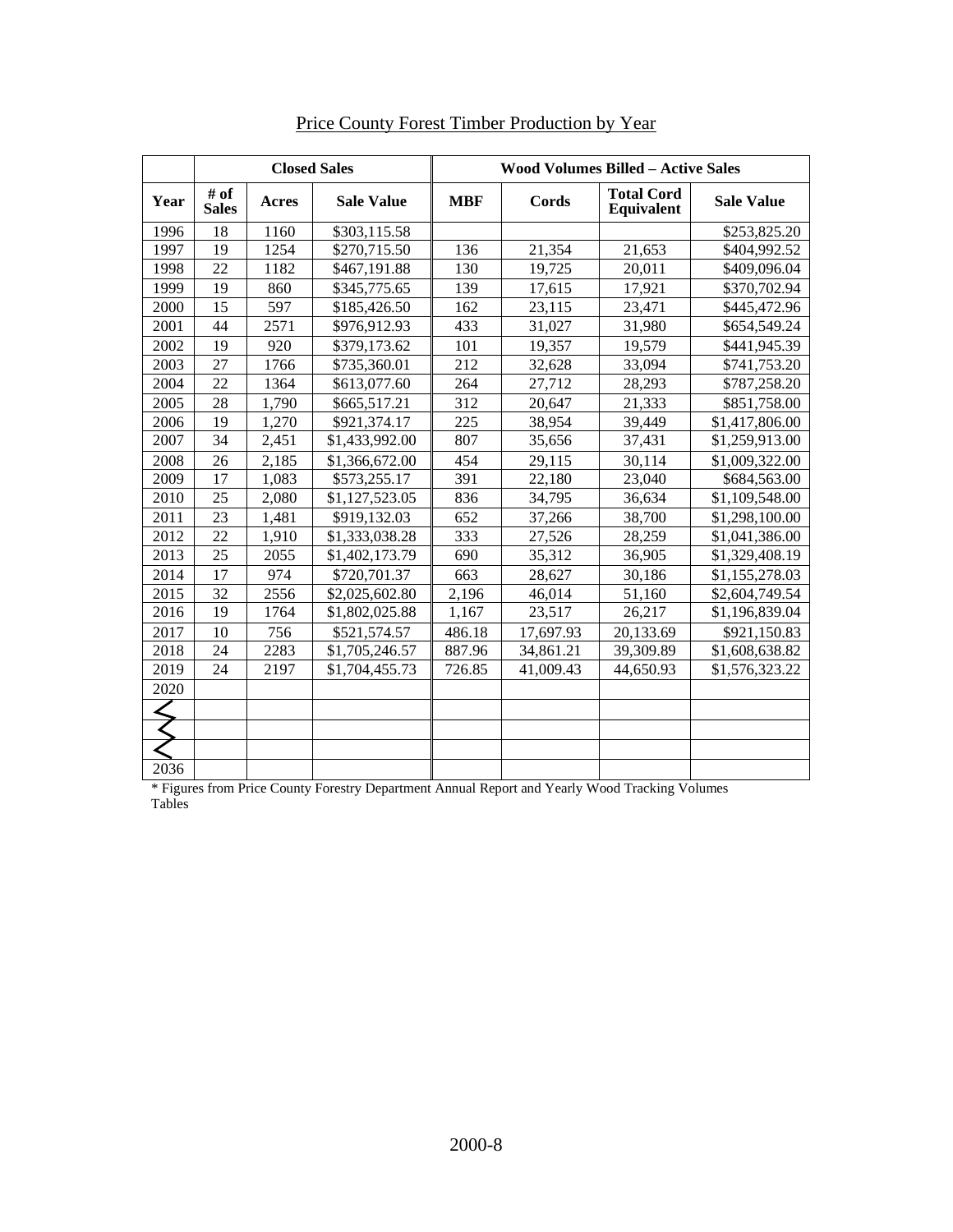### 2035.1.2 Non-Timber Forest Products

<span id="page-8-0"></span>

| Year | Firewood | <b>Blown</b><br>Pine | <b>Bough</b>     | <b>Birch</b><br><b>Twig/Pole</b> | Aspen<br>Twig/Pole | <b>Moss</b>    |
|------|----------|----------------------|------------------|----------------------------------|--------------------|----------------|
| 1993 |          |                      | 10               |                                  |                    |                |
| 1994 |          |                      | 13               |                                  |                    |                |
| 1995 |          |                      | 19               |                                  |                    | 1              |
| 1996 |          | $\mathbf{1}$         | 8                | $\mathbf{1}$                     |                    |                |
| 1997 |          | $\overline{3}$       | 17               |                                  |                    |                |
| 1998 | 50       |                      | 12               |                                  |                    |                |
| 1999 | 64       | $\mathbf{1}$         | $\,8\,$          | $\mathbf{1}$                     |                    |                |
| 2000 | 43       | $\mathbf{1}$         | $\overline{15}$  | $\overline{3}$                   |                    | $\overline{c}$ |
| 2001 | 69       | $\mathbf{1}$         | 13               | $\overline{3}$                   |                    | $\mathbf{1}$   |
| 2002 | 51       | $\mathbbm{1}$        | $8\,$            | $\overline{3}$                   | $\overline{c}$     | 3              |
| 2003 | 29       |                      | 14               |                                  | $\mathbf{1}$       |                |
| 2004 | 51       |                      | $\overline{7}$   | $\mathbf{1}$                     | 3                  |                |
| 2005 | 73       |                      | 8                |                                  | $\overline{3}$     |                |
| 2006 | 76       |                      | 11               | $\overline{2}$                   | $\overline{2}$     |                |
| 2007 | 76       |                      | 10               |                                  | $\mathbf{1}$       |                |
| 2008 | 93       |                      | $8\,$            |                                  |                    |                |
| 2009 | 82       |                      | $\overline{5}$   |                                  |                    |                |
| 2010 | 72       |                      | $\overline{3}$   |                                  |                    |                |
| 2011 | 60       | $\mathbf{1}$         | 6                |                                  | $\overline{2}$     |                |
| 2012 | 64       |                      | $\boldsymbol{0}$ |                                  |                    |                |
| 2013 | 60       |                      | 5                |                                  |                    |                |
| 2014 | 68       |                      | $\overline{5}$   |                                  | $\mathbf{1}$       |                |
| 2015 | 69       |                      | $\overline{3}$   | 1                                |                    |                |
| 2016 | 45       |                      | $\overline{2}$   |                                  | $\mathbf{1}$       |                |
| 2017 | 49       |                      | $\overline{4}$   |                                  | $\mathbf{1}$       |                |
| 2018 | 53       |                      | 3                |                                  | 1                  |                |
| 2019 | 44       |                      | 5                |                                  | $\mathbf{1}$       |                |
| 2020 |          |                      |                  |                                  |                    |                |
|      |          |                      |                  |                                  |                    |                |
|      |          |                      |                  |                                  |                    |                |
|      |          |                      |                  |                                  |                    |                |
| 2036 |          |                      |                  |                                  |                    |                |

Price County Non-Timber Product Production by Year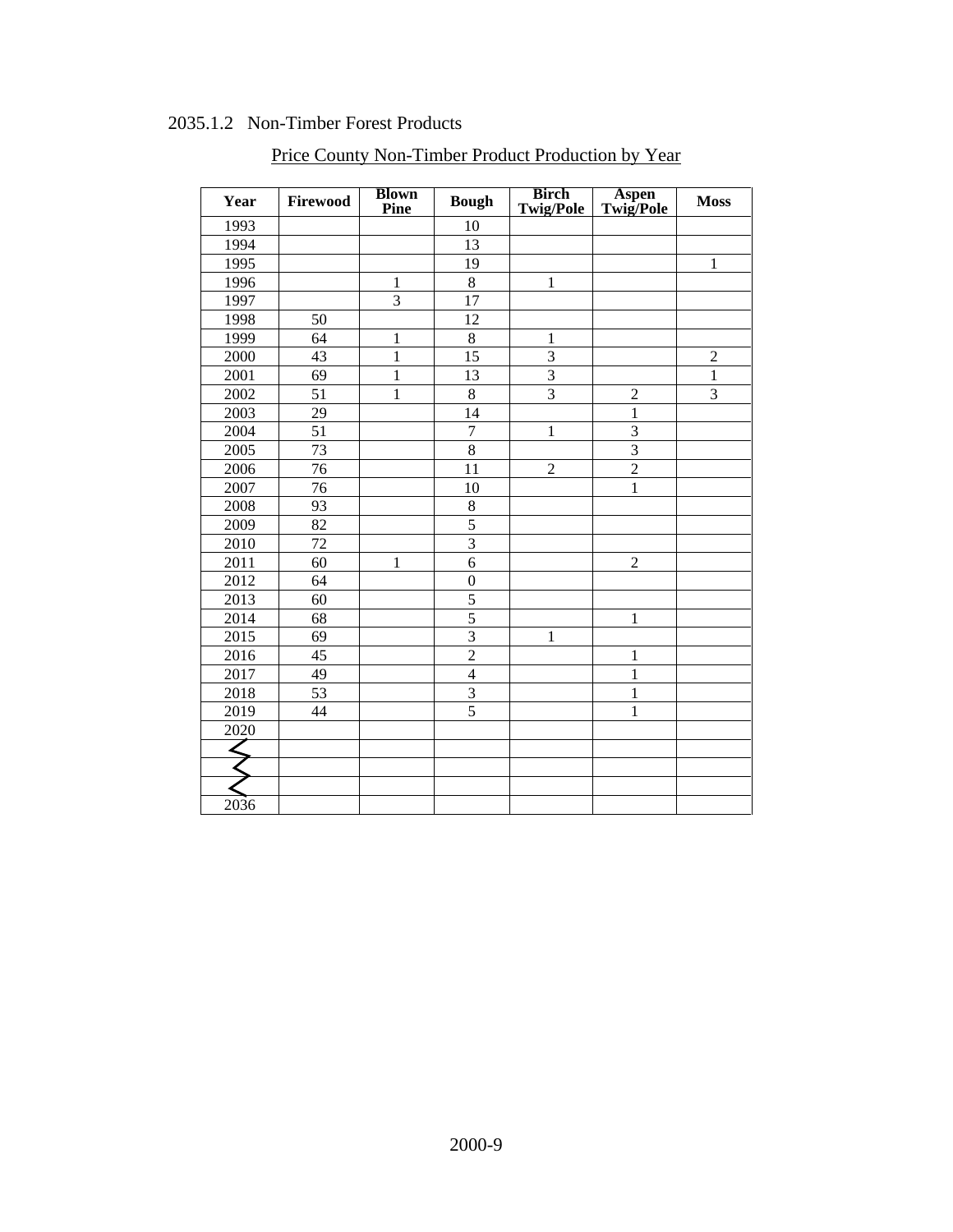### 2035.2 REFORESTATION

<span id="page-9-0"></span>

| Year | # of Spruce | Acres      | # of Pine | Acres           | # of Tamarack | Acres |
|------|-------------|------------|-----------|-----------------|---------------|-------|
| 1986 |             |            | 47,000    | 47              |               |       |
| 1987 |             |            | 60,000    | 60              |               |       |
| 1988 |             |            | 6,000     | 6               |               |       |
| 1989 | 25,000      | 25         | 20,000    | 20              |               |       |
| 1990 |             |            |           |                 |               |       |
| 1991 |             |            | 26,000    | 26              |               |       |
| 1992 |             |            | 16,000    | 16              |               |       |
| 1993 |             |            | 2,000     | $\overline{2}$  |               |       |
| 1994 |             |            | 25,000    | $\overline{25}$ |               |       |
| 1995 |             |            |           |                 | 20,000        | 20    |
| 1996 |             |            |           |                 |               |       |
| 1997 |             |            |           |                 |               |       |
| 1998 |             |            |           |                 |               |       |
| 1999 |             |            |           |                 |               |       |
| 2000 |             |            | 17,000    | 15              |               |       |
| 2001 |             |            | 8,000     | 10              |               |       |
| 2002 | 3,000       | $\sqrt{5}$ |           |                 |               |       |
| 2003 |             |            |           |                 |               |       |
| 2004 |             |            |           |                 |               |       |
| 2005 |             |            |           |                 |               |       |
| 2006 |             |            |           |                 |               |       |
| 2007 |             |            |           |                 |               |       |
| 2008 |             |            |           |                 |               |       |
| 2009 |             |            |           |                 |               |       |
| 2010 |             |            |           |                 |               |       |
| 2011 |             |            |           |                 |               |       |
| 2012 |             |            |           |                 |               |       |
| 2013 |             |            | 11,000    | 12              |               |       |
| 2014 |             |            |           |                 |               |       |
| 2015 |             |            |           |                 |               |       |
| 2016 |             |            |           |                 |               |       |
| 2017 |             |            | 158,000   | 174             |               |       |
| 2018 |             |            |           |                 |               |       |
| 2019 |             |            |           |                 |               |       |
| 2020 |             |            | 74,000    | 74              |               |       |
| ∠    |             |            |           |                 |               |       |
|      |             |            |           |                 |               |       |
|      |             |            |           |                 |               |       |
| 2036 |             |            |           |                 |               |       |
|      |             |            |           |                 |               |       |

### Price County Forest Stems Planted by Year and Acres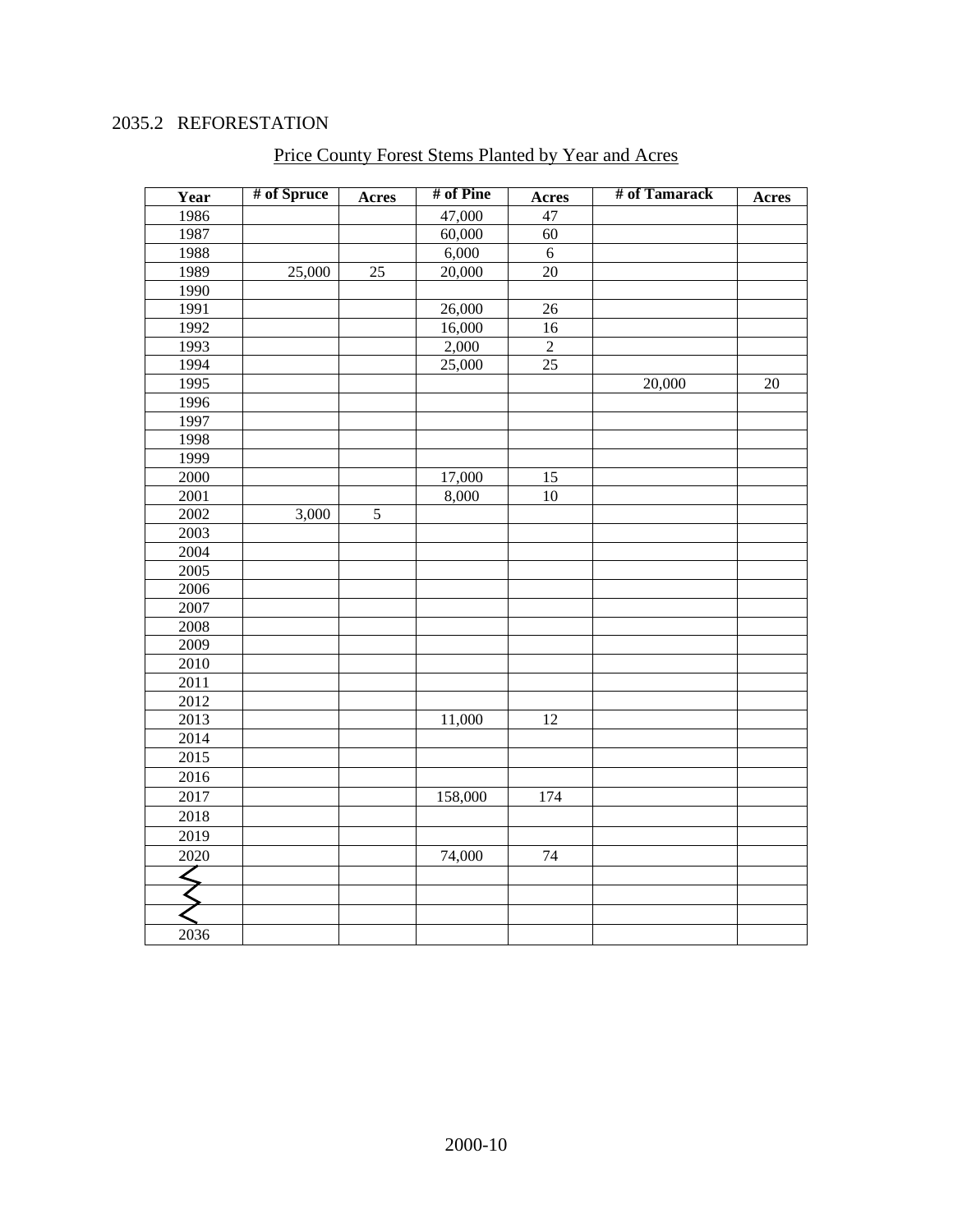### 2035.3 TIMBER STAND IMPROVEMENT (TSI)

<span id="page-10-0"></span>

| Year              |        | <b>Released</b> | <b>Non-Commercial Thinning</b> | Pruning |
|-------------------|--------|-----------------|--------------------------------|---------|
|                   | Pine   | <b>Spruce</b>   |                                |         |
| 1987              | 55     |                 |                                |         |
| 1988              |        |                 |                                |         |
| 1989              | 40     |                 |                                |         |
| 1990              | 10     |                 |                                |         |
| 1991              | $17\,$ |                 |                                |         |
| 1992              |        |                 |                                |         |
| 1993              | 21     |                 |                                |         |
| 1994              |        |                 |                                |         |
| 1995              |        |                 |                                |         |
| 1996              |        |                 |                                |         |
| 1997              |        | 15              |                                |         |
| 1998              |        |                 |                                |         |
| 1999              |        |                 |                                |         |
| 2000              | $17\,$ |                 |                                |         |
| 2001              | 25     |                 |                                |         |
| 2002              |        |                 |                                |         |
| 2003              |        |                 |                                |         |
| 2004              |        |                 |                                |         |
| 2005              |        |                 |                                |         |
| 2006              |        |                 |                                |         |
| 2007              |        |                 |                                |         |
| 2008              |        |                 |                                |         |
| 2009              |        |                 |                                |         |
| 2010              |        |                 |                                |         |
| 2011              |        |                 |                                |         |
| 2012              |        |                 |                                |         |
| 2013              |        |                 |                                |         |
| 2014              |        |                 |                                |         |
| $\overline{2015}$ |        |                 |                                |         |
| 2016              |        |                 |                                |         |
| 2017              |        |                 |                                |         |
| 2018              |        |                 |                                |         |
| 2019              |        |                 |                                |         |
| 2020              |        |                 |                                |         |
|                   |        |                 |                                |         |
|                   |        |                 |                                |         |
|                   |        |                 |                                |         |
| 2036              |        |                 |                                |         |

## Price County Forest Acres TSI Completed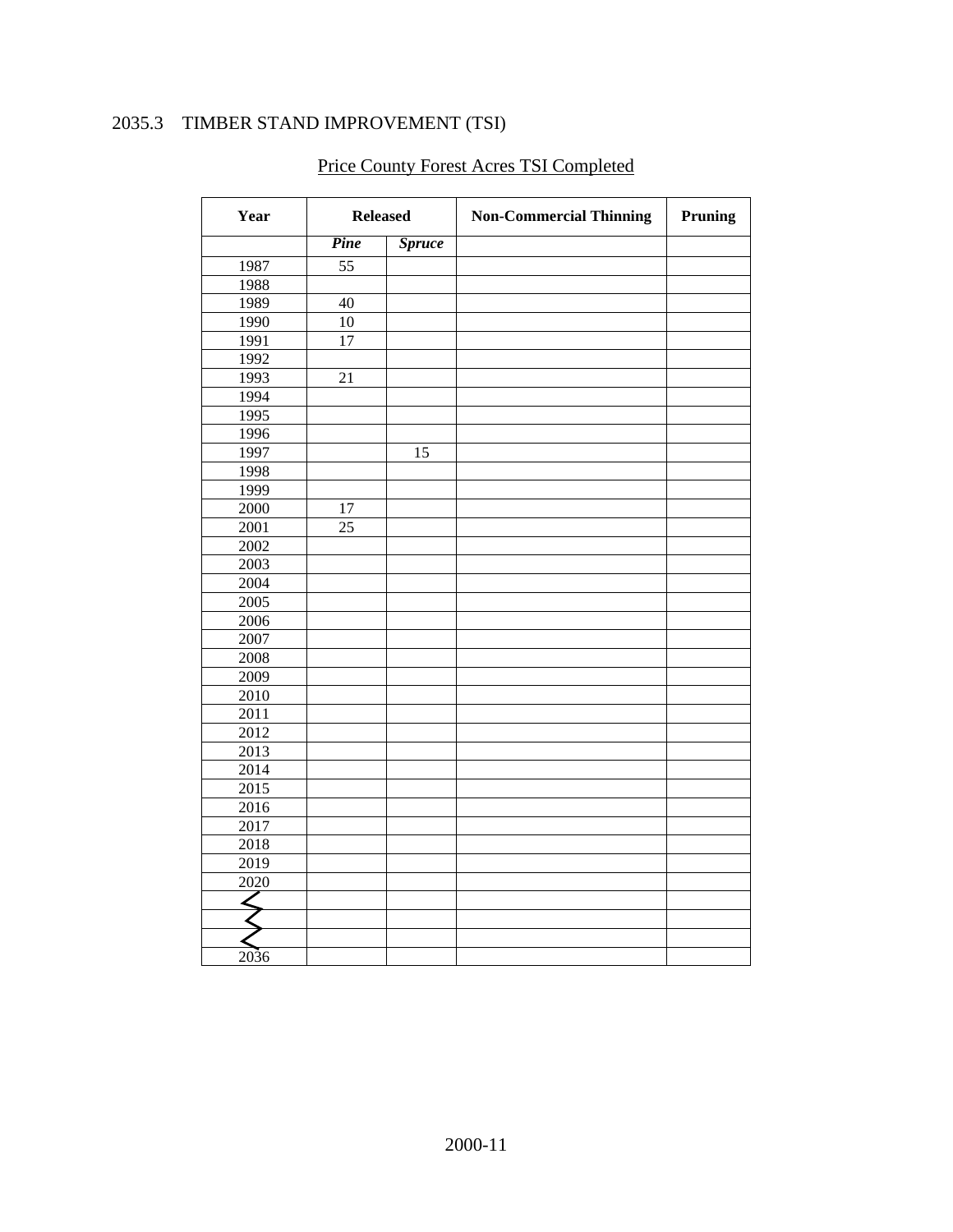### 2035.4 RECREATIONAL DEVELOPMENTS

<span id="page-11-0"></span>

| Year | <b>Recreational Developments</b> |              |              |                |                               |                          |                        |                           |                             |  |
|------|----------------------------------|--------------|--------------|----------------|-------------------------------|--------------------------|------------------------|---------------------------|-----------------------------|--|
|      | <b>Campsites</b>                 | Well         | <b>Beach</b> | <b>Toilet</b>  | <b>Flush</b><br><b>Toilet</b> | Toilet/<br><b>Shower</b> | <b>Parking</b><br>Lots | Misc.                     | <b>ATV Trail</b><br>(miles) |  |
| 2001 | 17                               |              |              |                | $\mathbf{1}$                  | $\mathbf{1}$             | $\mathbf{1}$           | Shelter                   | 1/2                         |  |
| 2002 |                                  | 1            |              | $\mathbf{1}$   |                               |                          |                        | Shelter                   |                             |  |
| 2003 | 17                               |              | $\mathbf{1}$ |                |                               |                          |                        |                           |                             |  |
| 2004 |                                  |              |              |                |                               | 1                        |                        |                           | $1/2\,$                     |  |
| 2005 |                                  |              |              |                |                               |                          | $\sqrt{2}$             |                           |                             |  |
| 2006 |                                  |              |              |                |                               |                          |                        | <b>Rifle Range</b>        |                             |  |
| 2007 | 15                               |              |              |                | 1                             |                          |                        |                           | 13                          |  |
| 2008 |                                  |              |              |                |                               |                          | $\mathbf{1}$           |                           |                             |  |
| 2009 |                                  |              |              |                |                               |                          | 1                      | Shelter &<br>Dump Station | $\mathfrak{2}$              |  |
| 2010 |                                  | $\mathbf{1}$ |              | $\mathbf{1}$   |                               |                          | $\mathbf{1}$           | Registration<br>Station   | $2\frac{1}{2}$              |  |
| 2011 |                                  |              |              |                |                               |                          |                        |                           |                             |  |
| 2012 |                                  |              |              |                |                               |                          |                        |                           |                             |  |
| 2013 |                                  |              |              |                |                               |                          |                        |                           |                             |  |
| 2014 |                                  |              |              |                |                               |                          |                        |                           |                             |  |
| 2015 |                                  |              |              |                |                               |                          |                        |                           |                             |  |
| 2016 |                                  |              |              |                |                               |                          |                        |                           |                             |  |
| 2017 |                                  |              |              | $\overline{2}$ |                               |                          |                        |                           |                             |  |
| 2018 |                                  |              |              |                |                               |                          |                        |                           |                             |  |
| 2019 |                                  |              |              |                |                               |                          |                        |                           |                             |  |
| 2020 |                                  |              |              |                |                               |                          |                        |                           |                             |  |
|      |                                  |              |              |                |                               |                          |                        |                           |                             |  |
|      |                                  |              |              |                |                               |                          |                        |                           |                             |  |
|      |                                  |              |              |                |                               |                          |                        |                           |                             |  |
| 2036 |                                  |              |              |                |                               |                          |                        |                           |                             |  |

### Price County Forest Recreational Developments by Year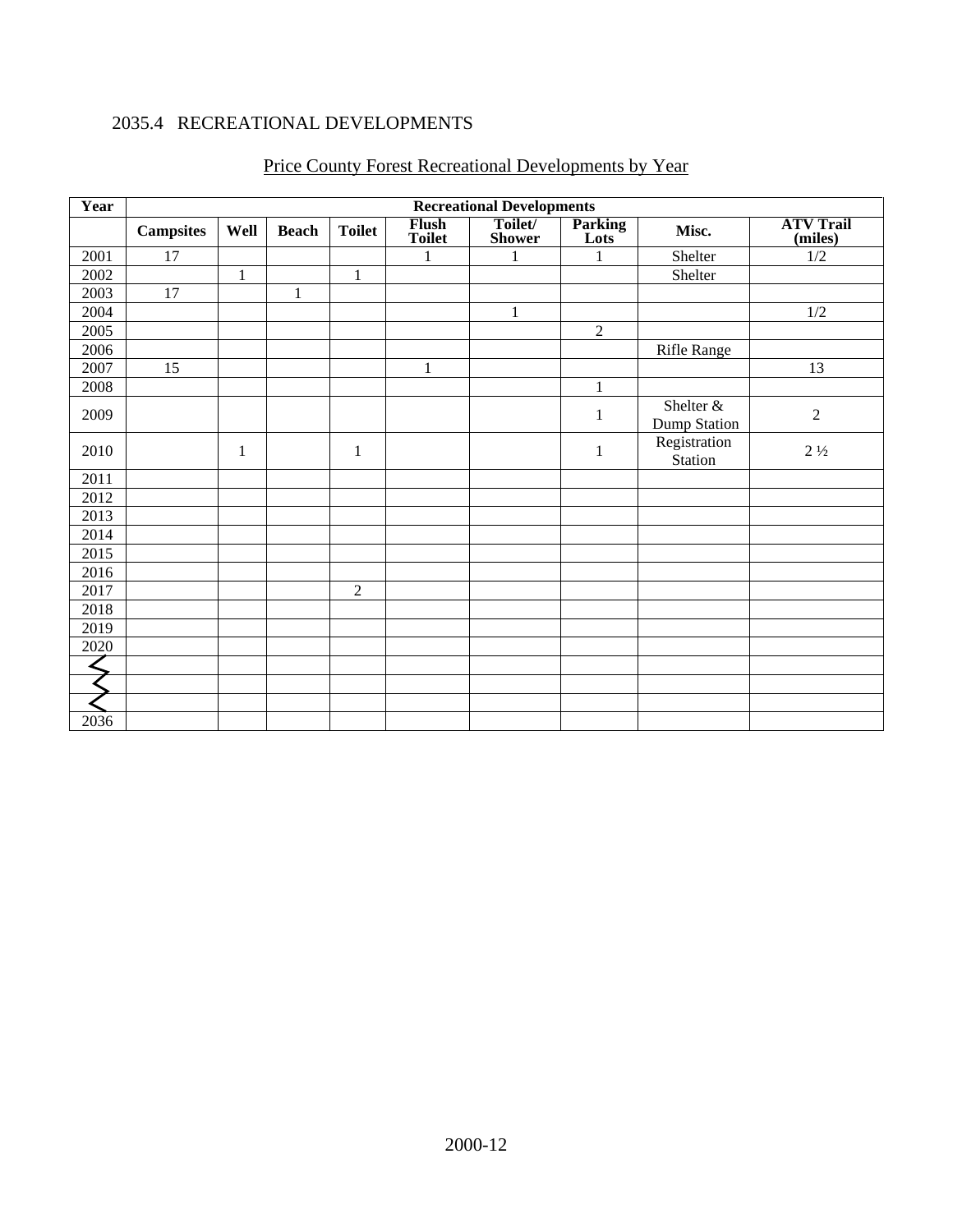### 2035.5 WILDLIFE PROJECTS

<span id="page-12-0"></span>

| Year | <b>Openings</b><br><b>Construction</b><br>(acres) | <b>Trails</b><br><b>Construction</b><br>(miles) | <b>Wildlife Ponds</b> | <b>Access Points</b> | <b>Miscellaneous</b>  |
|------|---------------------------------------------------|-------------------------------------------------|-----------------------|----------------------|-----------------------|
| 2001 | $\overline{2}$                                    |                                                 |                       | $\overline{2}$       |                       |
| 2002 | $\overline{2}$                                    | 3                                               | 1                     |                      |                       |
| 2003 | $\overline{3}$                                    | 5                                               |                       | 1                    |                       |
| 2004 | 5                                                 | 8                                               |                       | $\overline{2}$       |                       |
| 2005 | 6                                                 | 5                                               |                       |                      |                       |
| 2006 | 4                                                 | 8                                               |                       |                      |                       |
| 2007 | $\overline{2}$                                    | 5                                               |                       |                      |                       |
| 2008 | $\mathbf{1}$                                      | $\overline{3}$                                  |                       |                      |                       |
| 2009 | $\boldsymbol{0}$                                  | $\overline{2}$                                  |                       |                      | Tree Drops            |
| 2010 | 3                                                 | $\sqrt{2}$                                      |                       |                      | <b>Alder Shearing</b> |
| 2011 | $\overline{2}$                                    | $\overline{9}$                                  |                       | $\overline{2}$       |                       |
| 2012 | 6                                                 | 6                                               |                       |                      |                       |
| 2013 | 10                                                | 15                                              |                       | $\overline{2}$       |                       |
| 2014 | $\,8\,$                                           | 13                                              |                       |                      |                       |
| 2015 | 8                                                 | 13                                              |                       |                      |                       |
| 2016 | $\overline{7}$                                    | 10                                              |                       |                      |                       |
| 2017 | $\overline{\mathcal{L}}$                          | 7                                               |                       |                      |                       |
| 2018 | 4                                                 | $\overline{7}$                                  |                       | 1                    |                       |
| 2019 | 3                                                 | 10                                              |                       | 1                    |                       |
| 2020 |                                                   |                                                 |                       |                      |                       |
|      |                                                   |                                                 |                       |                      |                       |
|      |                                                   |                                                 |                       |                      |                       |
|      |                                                   |                                                 |                       |                      |                       |
| 2036 |                                                   |                                                 |                       |                      |                       |

### Price County Forest Wildlife Projects by Year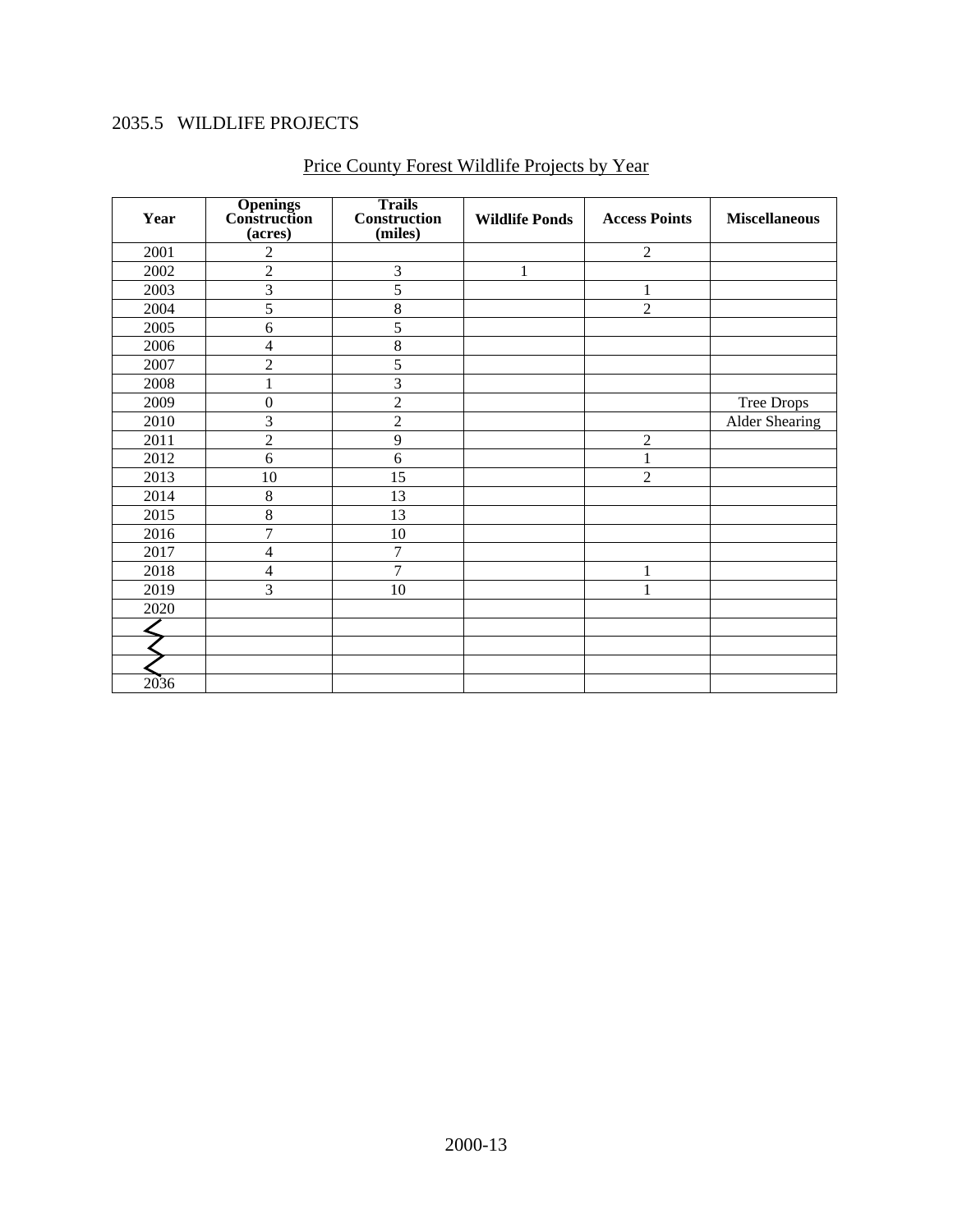### **2040 MONITORING**

<span id="page-13-1"></span> $\overline{\phantom{a}}$ 

### <span id="page-13-0"></span>2040.1 FOREST TYPES

Price County Forest Cover Type Acreage by Year

| * ****<br>,<br><b>Cover Type</b> | Acres Past (1981)              | 110104,0<br>Acres Present (2020) | ັບແມ<br><b>Acres Future</b> |
|----------------------------------|--------------------------------|----------------------------------|-----------------------------|
|                                  | <b>Forested Cover Type</b>     |                                  |                             |
| <b>ASPEN</b>                     | 37,988                         | 44,176                           | 44,110                      |
| <b>BALSAM FIR</b>                | 0                              | 215                              | 411                         |
| <b>BLACK SPRUCE</b>              | 2,962                          | 3,275                            | 3,275                       |
| BOTTOMLAND HARDWOODS             | 94                             | 160                              | 160                         |
| FIR SPRUCE                       | 2,793                          | 58                               | 38                          |
| <b>HEMLOCK</b>                   | 10                             | 54                               | 54                          |
| <b>JACK PINE</b>                 | 5                              | 7                                | $\overline{7}$              |
| NORTHERN HARDWOODS               | 14,133                         | 11,903                           | 12,124                      |
| OAK                              | 9                              | 427                              | 464                         |
| RED MAPLE                        | $\boldsymbol{0}$               | 1,513                            | 1,434                       |
| <b>RED PINE</b>                  | 1,014                          | 1,262                            | 1,233                       |
| <b>SWAMP CONIFER</b>             | 456                            | 29                               | 29                          |
| <b>SWAMP HARDWOODS</b>           | 2,759                          | 4,016                            | 4,016                       |
| <b>TAMARACK</b>                  | 1,319                          | 3,547                            | 3,547                       |
| WHITE BIRCH                      | 718                            | 70                               | 70                          |
| WHITE CEDAR                      | 401                            | 644                              | 603                         |
| <b>WHITE PINE</b>                | 246                            | 283                              | 230                         |
| WHITE SPRUCE                     | $\theta$                       | 367                              | 275                         |
| <b>TOTAL</b>                     | 64,907                         | 72,006                           | 72,080                      |
|                                  | <b>Non-Forested Cover Type</b> |                                  |                             |
| COOL SEASON GRASS                | $\boldsymbol{0}$               | 17                               | $\boldsymbol{0}$            |
| <b>EMERGENT VEGETATION</b>       | 0                              | 203                              | 203                         |
| HERBACEOUS VEGETATION            | 69                             | 85                               | 85                          |
| <b>LOWLAND BRUSH</b>             | 658                            | 138                              | 138                         |
| LOWLAND BRUSH - ALDER            | 17,252                         | 15,815                           | 15,815                      |
| <b>LOWLAND GRASS</b>             | $\boldsymbol{0}$               | 81                               | 81                          |
| MARSH                            | 4,913                          | 149                              | 149                         |
| <b>MINOR LAKE</b>                | $\mathbf{0}$                   | 363                              | 363                         |
| <b>MINOR STREAM</b>              | 0                              | 37                               | 37                          |
| <b>MUSKEG BOG</b>                | 0                              | 2,744                            | 2,744                       |
| PICNIC AREA                      | $\mathbf{0}$                   | 4                                | 4                           |
| <b>RIGHT OF WAY</b>              | $\overline{0}$                 | 61                               | 61                          |
| TRUE GRASSES                     | 114                            | 63                               | 63                          |
| <b>UPLAND BRUSH</b>              | 1,240                          | 51                               | 51                          |
| <b>UPLAND GRASS</b>              | 7                              | 17                               | 17                          |
| <b>UPLAND SHRUB</b>              | $\boldsymbol{0}$               | 74                               | $\boldsymbol{0}$            |
| WATER                            | $\overline{0}$                 | 411                              | 411                         |
| <b>TOTAL</b>                     | 24,253                         | 20,313                           | 20,222                      |
| <b>TOTAL PROPERTY</b>            | 89,160                         | 92,319                           | 92,302                      |

**\*Figures from WisFIRS Report 207**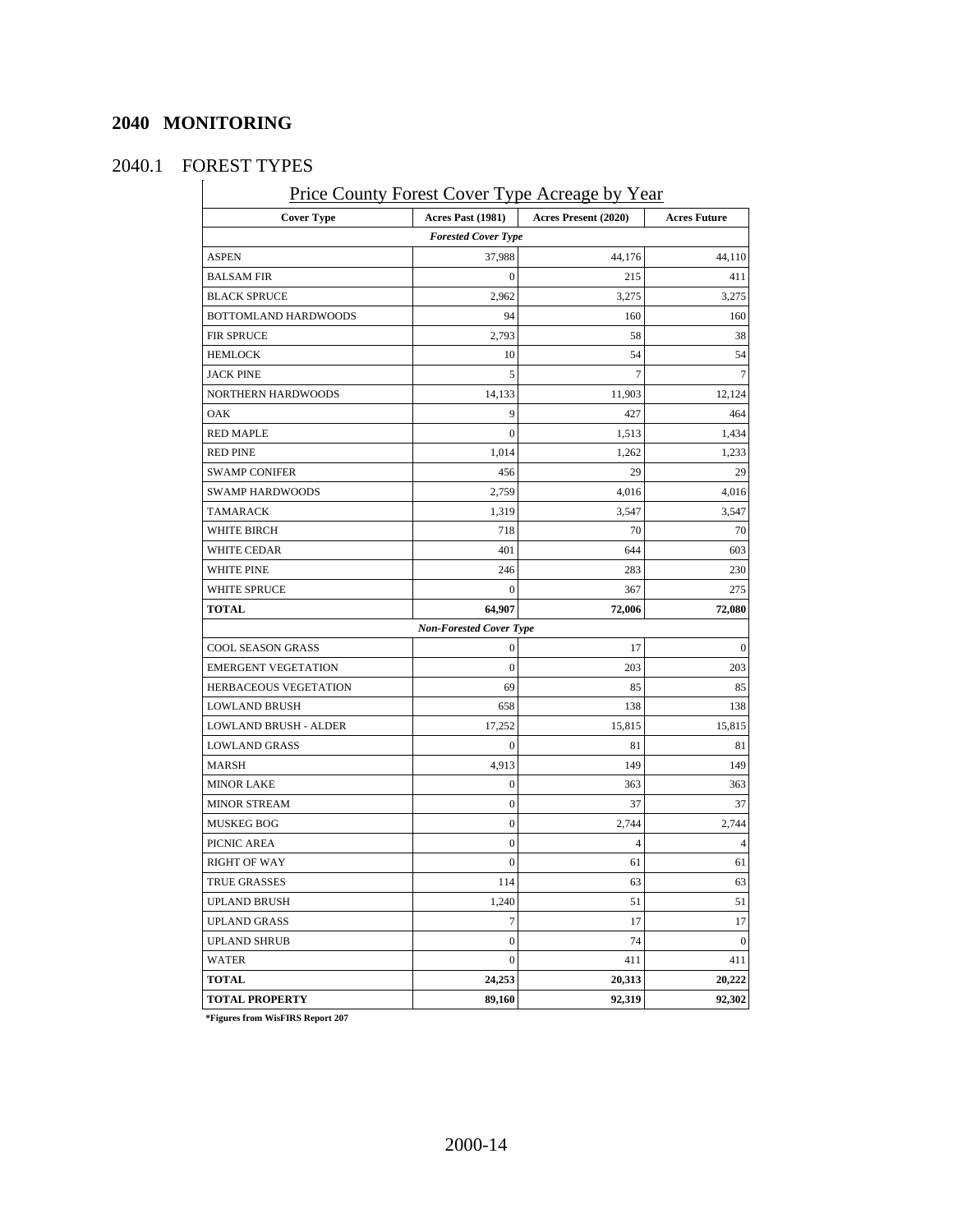### 2040.2 HARVESTING

### **Price County Forest Aspen (acres)**

| <b>DNR Fiscal Year</b> | Long Term Goal** (acres) | Established* | Sold*  | Closed* |
|------------------------|--------------------------|--------------|--------|---------|
| 1995-1996              | 850                      | 389          | 392    | 592     |
| 1996-1997              | 850                      | 718          | 476    | 225     |
| 1997-1998              | 850                      | 531          | 598    | 554     |
| 1998-1999              | 850                      | 743          | 940    | 206     |
| 1999-2000              | 850                      | 403          | 93     | 871     |
| 2000-2001              | 850                      | 678          | 1061   | 794     |
| 2001-2002              | 850                      | 605          | 427    | 560     |
| 2002-2003              | 850                      | 720          | 588    | 866     |
| 2003-2004              | 850                      | 632          | 633    | 757     |
| 2004-2005              | 850                      | 1196         | 1488   | 783     |
| 2005-2006              | 1060                     | 876          | 398    | 664     |
| 2006-2007              | 1060                     | 635          | 142    | 1161    |
| 2007-2008              | 1060                     | 1368         | 131    | 880     |
| 2008-2009              | 1060                     | 974          | 3258   | 840     |
| 2009-2010              | 1060                     | 1143         | 1143   | 809     |
| 2010-2011              | 1125                     | 1047         | 1047   | 1088    |
| 2011-2012              | 1133                     | 924          | 924    | 1182    |
| 2012-2013              | 1113                     | 1201         | 1152   | 1184    |
| 2013-2014              | 1118                     | 1193         | 1242   | 686     |
| 2014-2015              | 1133                     | 1224         | 1224   | 1444    |
| 2015-2016              | 1199                     | 870          | 870    | 843     |
| 2016-2017              | 1148                     | 953          | 953    | 500     |
| 2017-2018              | 1145                     | 1231         | 1231   | 1025    |
| 2018-2019              | 1156                     | 1087         | 400    | 916     |
| 2019-2020              | 1183                     |              |        |         |
| 2020-2021              |                          |              |        |         |
|                        |                          |              |        |         |
|                        |                          |              |        |         |
|                        |                          |              |        |         |
| 2035-2036              |                          |              |        |         |
| <b>Totals</b>          | 25,253                   | 21,341       | 20,811 | 19,430  |
| <b>Annual Average</b>  | 1010                     | 889          | 867    | 810     |

\*Figures from DNR's fiscal year reports. Report 31A in WisFIRS.

\*\*Long Term Goal (acres) from WisFIRS report 303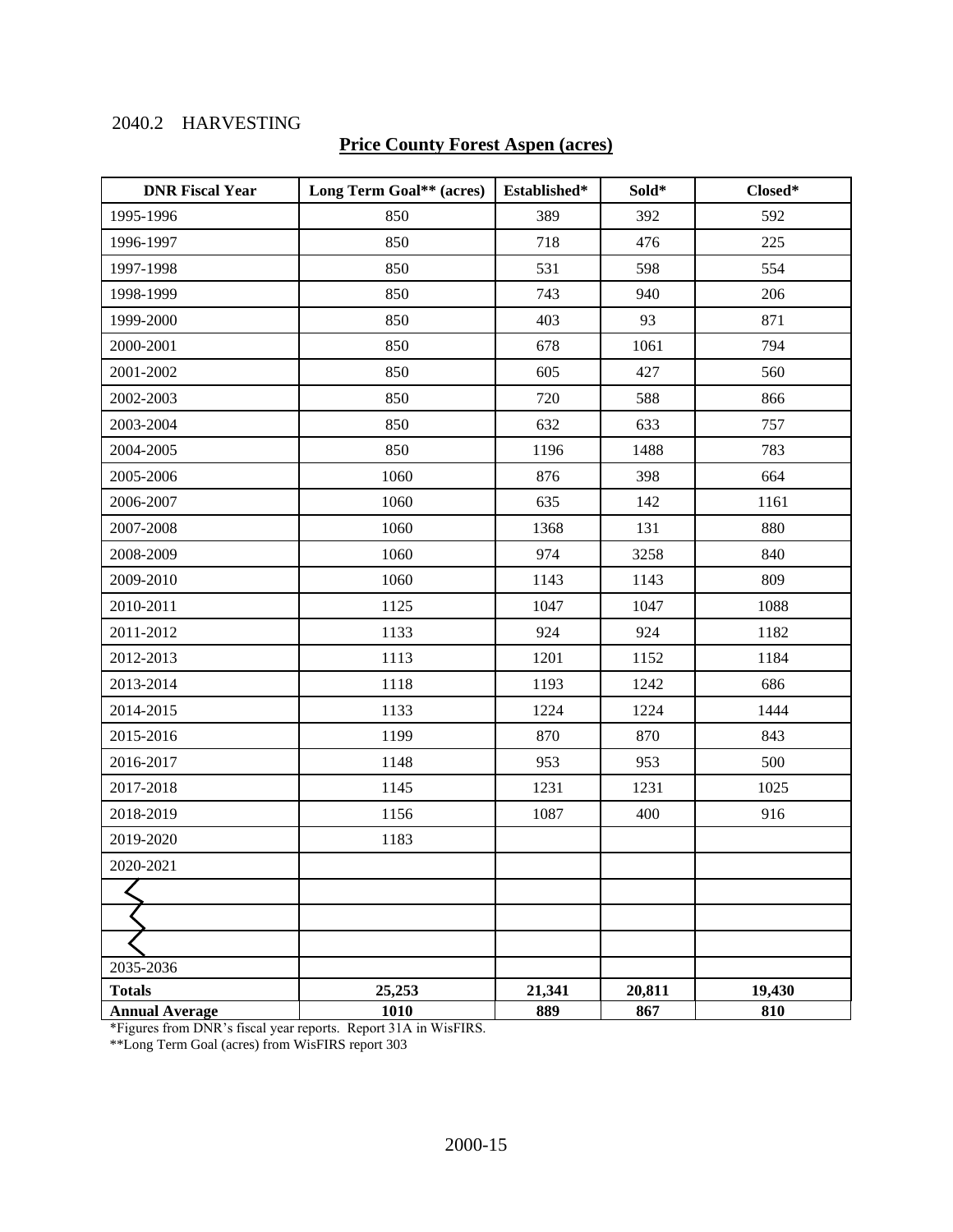| <b>DNR Fiscal</b><br>Year | Long<br><b>Term</b><br>$Goal**$<br>(acres) | Established* | Sold*        | Closed* |
|---------------------------|--------------------------------------------|--------------|--------------|---------|
| 1995-1996                 | 583                                        | 603          | 699          | 132     |
| 1996-1997                 | 583                                        | 680          | 552          | 491     |
| 1997-1998                 | 583                                        | 505          | 430          | 339     |
| 1998-1999                 | 583                                        | 338          | 649          | 278     |
| 1999-2000                 | 583                                        | 224          | $\mathbf{0}$ | 705     |
| 2000-2001                 | 583                                        | 274          | 722          | 344     |
| 2001-2002                 | 583                                        | 778          | 343          | 1423    |
| 2002-2003                 | 583                                        | 510          | 832          | 370     |
| 2003-2004                 | 583                                        | 576          | 420          | 560     |
| 2004-2005                 | 596                                        | 874          | 1199         | 955     |
| 2005-2006                 | 596                                        | 588          | 357          | 571     |
| 2006-2007                 | 596                                        | 579          | 64           | 1018    |
| 2007-2008                 | 596                                        | 548          | 251          | 574     |
| 2008-2009                 | 596                                        | 635          | 1684         | 553     |
| 2009-2010                 | 596                                        | 343          | 343          | 918     |
| 2010-2011                 | 647                                        | 572          | 572          | 259     |
| 2011-2012                 | 660                                        | 259          | 259          | 576     |
| 2012-2013                 | 616                                        | 571          | 571          | 641     |
| 2013-2014                 | 609                                        | 418          | 418          | 176     |
| 2014-2015                 | 582                                        | 932          | 932          | 313     |
| 2015-2016                 | 557                                        | 570          | 570          | 615     |
| 2016-2017                 | 612                                        | 762          | 762          | 460     |
| 2017-2018                 | 582                                        | 833          | 833          | 678     |
| 2018-2019                 | 591                                        | 618          | 150          | 554     |
| 2019-2020                 | 608                                        |              |              |         |
| 2020-2021                 |                                            |              |              |         |
|                           |                                            |              |              |         |
| 2035-2036                 |                                            |              |              |         |
| <b>Totals</b>             | 14887                                      | 13590        | 13612        | 13503   |
| <b>Annual</b><br>Average  | 595                                        | 566          | 567          | 563     |

**Price County Forest Northern Hardwood (acres)**

\*Figures from DNR's fiscal year reports. Report 31A in WisFIRS.

\*\*Long Term Goal (acres) from WisFIRS report 303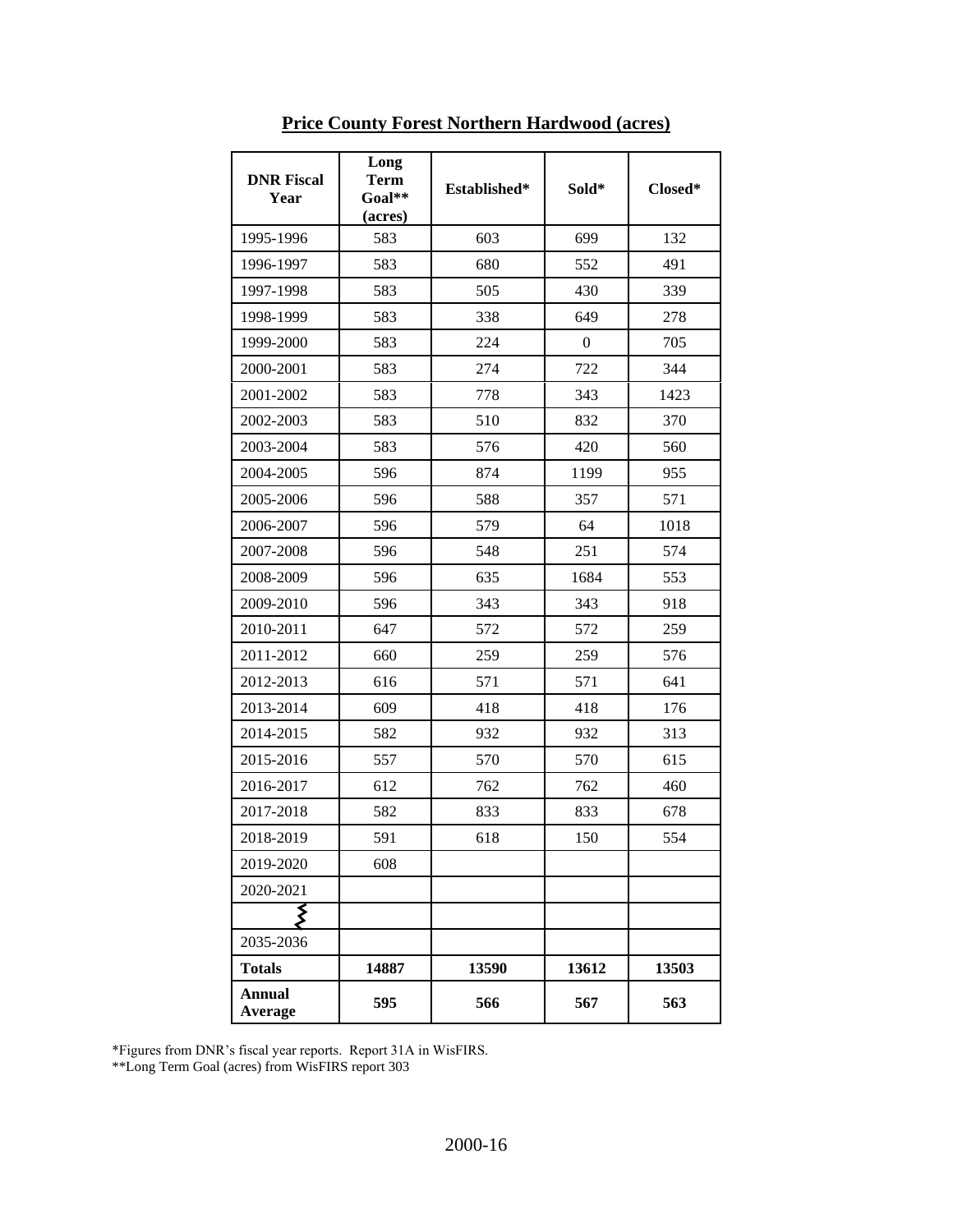| <b>DNR</b><br><b>Fiscal</b><br>Year | <b>Long Term</b><br>Goal** (acres) | Established* | Sold* | Closed* |
|-------------------------------------|------------------------------------|--------------|-------|---------|
| 1995-1996                           | 1745                               | 1029         | 1124  | 744     |
| 1996-1997                           | 1745                               | 1587         | 1160  | 774     |
| 1997-1998                           | 1745                               | 1056         | 1109  | 993     |
| 1998-1999                           | 1745                               | 1104         | 1632  | 560     |
| 1999-2000                           | 1745                               | 627          | 93    | 1686    |
| 2000-2001                           | 1745                               | 1174         | 1950  | 1166    |
| 2001-2002                           | 1745                               | 1528         | 867   | 2003    |
| 2002-2003                           | 1745                               | 1366         | 1617  | 1318    |
| 2003-2004                           | 1745                               | 1365         | 1180  | 1472    |
| 2004-2005                           | 2131                               | 2522         | 3227  | 2010    |
| 2005-2006                           | 2131                               | 1768         | 898   | 1378    |
| 2006-2007                           | 2131                               | 1425         | 242   | 2433    |
| 2007-2008                           | 2131                               | 2201         | 502   | 1665    |
| 2008-2009                           | 2131                               | 1992         | 5811  | 1567    |
| 2009-2010                           | 2131                               | 1829         | 1829  | 2104    |
| 2010-2011                           | 2251                               | 1933         | 1877  | 1725    |
| 2011-2012                           | 2288                               | 1435         | 1435  | 1927    |
| 2012-2013                           | 2213                               | 2237         | 2188  | 1980    |
| 2013-2014                           | 2212                               | 2234         | 2283  | 1306    |
| 2014-2015                           | 2195                               | 2562         | 2562  | 2140    |
| 2015-2016                           | 2234                               | 2007         | 2007  | 1819    |
| 2016-2017                           | 2251                               | 1925         | 1925  | 1187    |
| 2017-2018                           | 2259                               | 2740         | 2740  | 1974    |
| 2018-2019                           | 2258                               | 2237         | 557   | 1901    |
| 2019-2020                           | 2293                               |              |       |         |
| 2020-2021                           |                                    |              |       |         |
| ₹                                   |                                    |              |       |         |
| 2035-2036                           |                                    |              |       |         |
| <b>Totals</b>                       | 50945                              | 41883        | 40815 | 37832   |
| <b>Annual</b><br>Average            | 2038                               | 1745         | 1701  | 1576    |

### **Price County Forest All Species (acres)**

\*Figures from DNR's fiscal year reports. Report 31A in WisFIRS.

<span id="page-16-0"></span>\*\*Long Term Goal (acres) from WisFIRS report 303